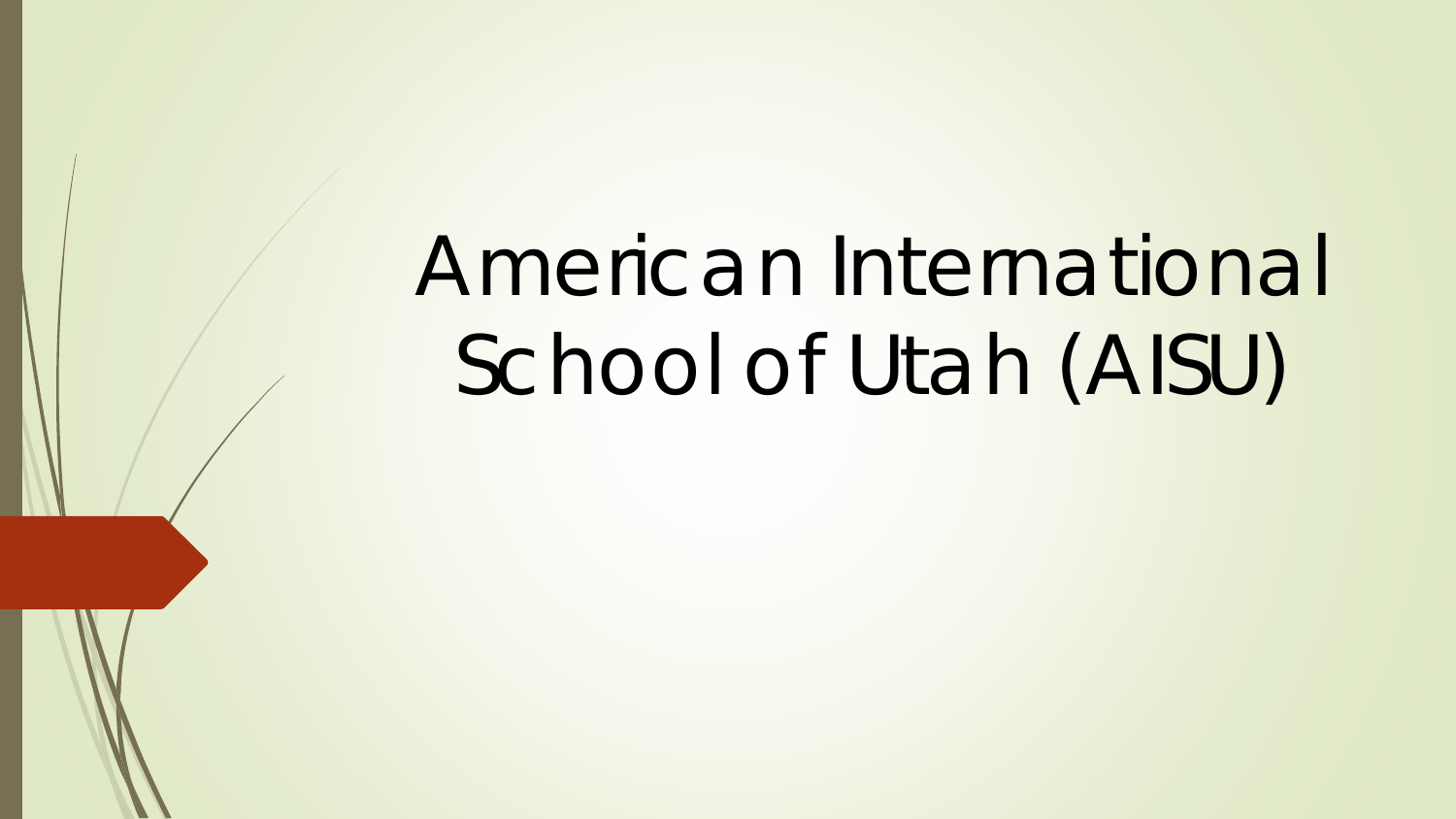## American International School of Utah (AISU)

- Opened fall of 2015
- AISU is located in the old 49<sup>th</sup> Street Galleria in Murray
- AISU serves students K-12 with an enrollment of 1345 students
- Mission:

*To personalize, accelerate, and enrich learning…* 

*using a technology-facilitated, student-centered blended learning model…* 

*within a flexible, creative, and inspiring school environment that encourages students to be personally invested and globally engaged.*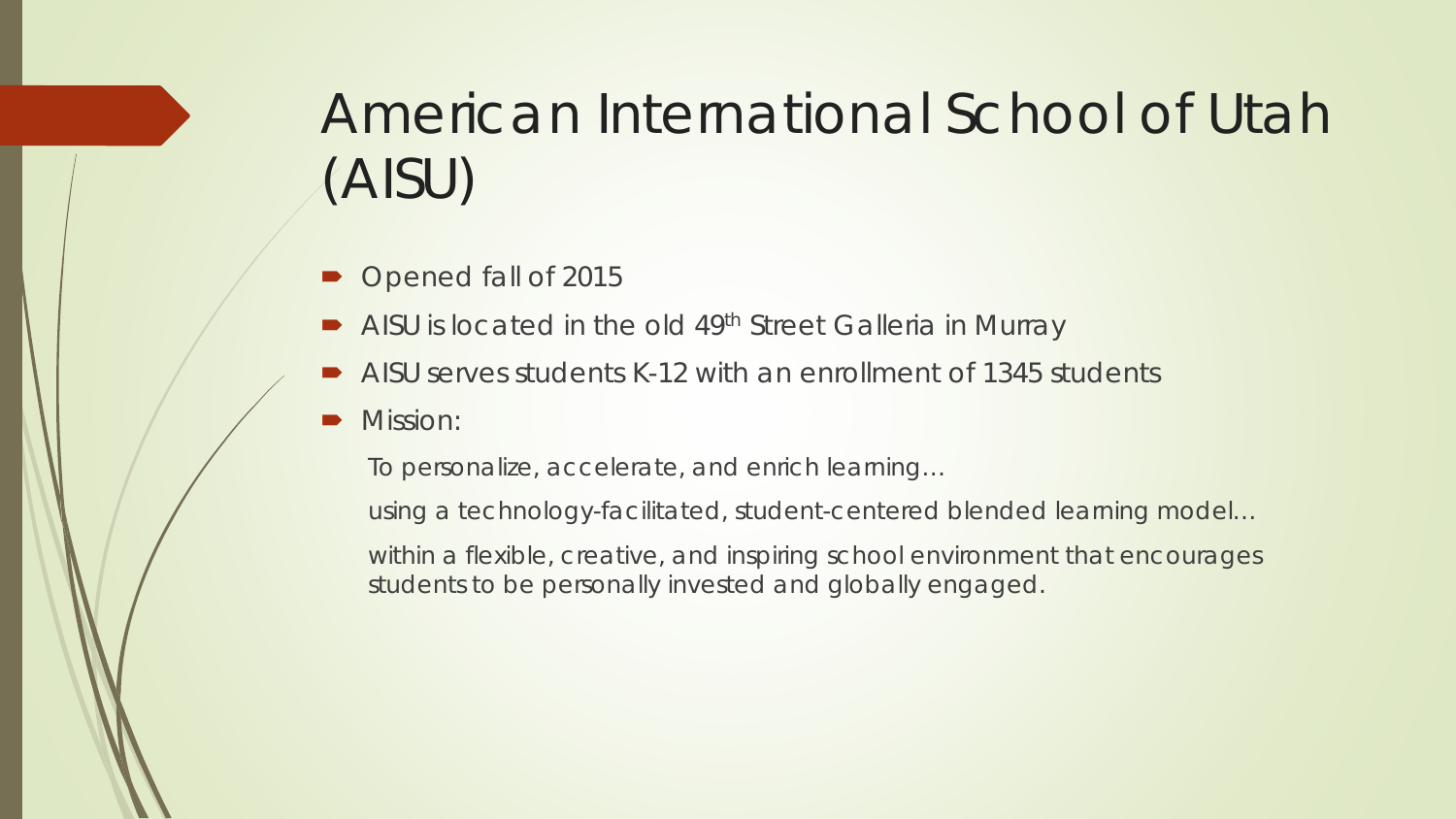## Oversight Major Events

- Spring 2016 SCSB and USBE met with AISU
- Late Spring/Early Summer 2017 SCSB began looking into concerns identified in the USBE audit
- June 2017 AISU self reported several deficiencies related to management, misuse of public monies and comingling of funds
- August 2017 AISU reported to SCSB
- August 2017 SCSB issued a Notice of Concern
- Fall 2017 SCSB and USBE met with AISU
- Early 2018 SCSB assisted AISU in a root cause analysis
- Early 2018 SCSB contracted with a mentor to help AISU; this mentor worked closely with AISU's director throughout the year
- Summer 2018 SCSB contracted with an external accounting firm to analyze financial viability
- June 2018 USBE began auditing the Special Ed monies
- Fall 2018 SCSB began a comprehensive review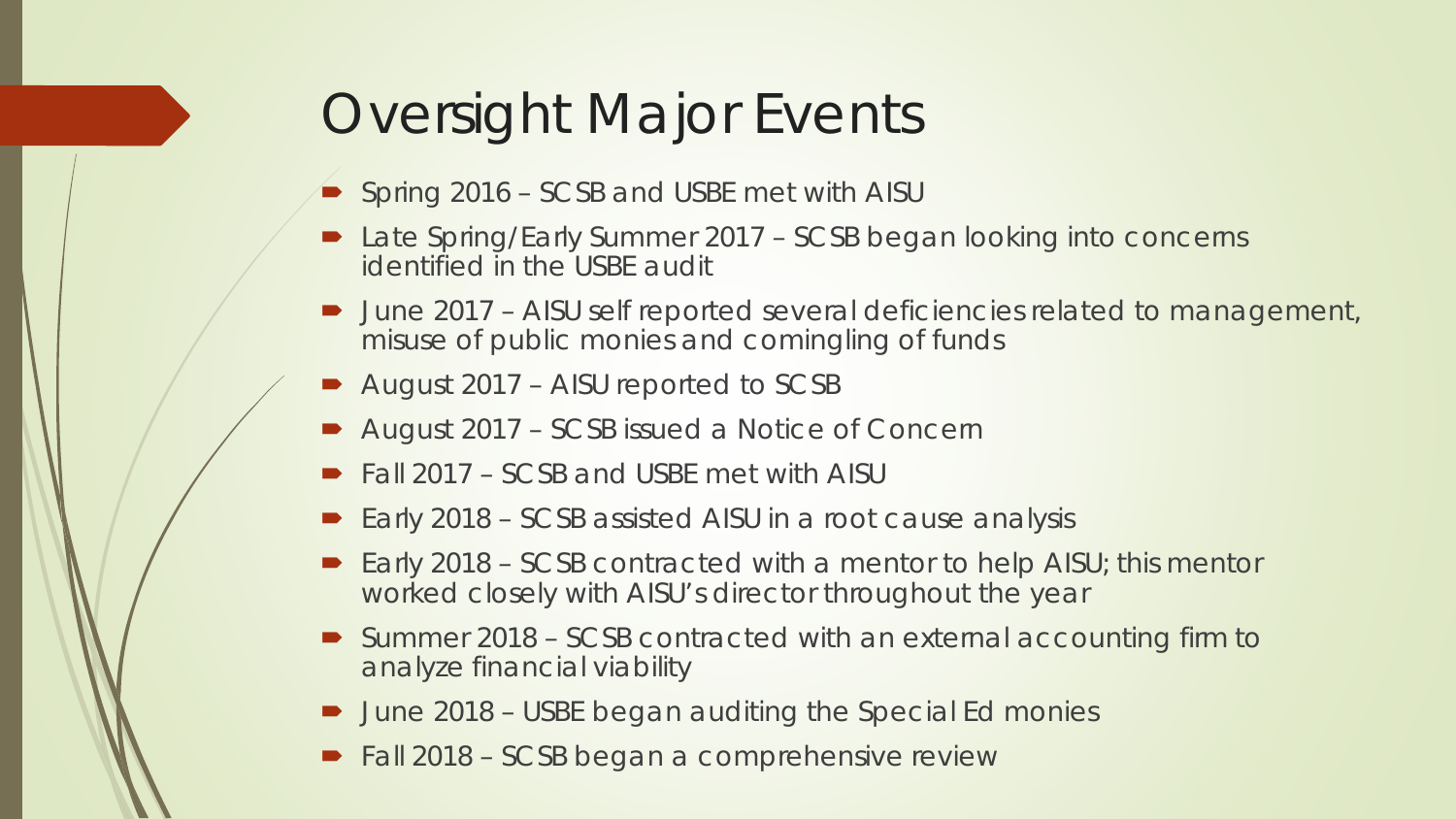#### AISU's Actions to Address Concerns

- May 2017-AISU replaced its Executive Director appointing Nate Justis
- September 2017- AISU contracted with Charter Solutions for business services
- September 201- AISU appointed new board members
- January 2018- AISU appointed Kent Burggraaf board chair and Matt Bowman vice chair
- **March 2018- AISU Resolved concerns with CNP**
- June 2018- AISU again replaced its Executive Director appointing Tasi Young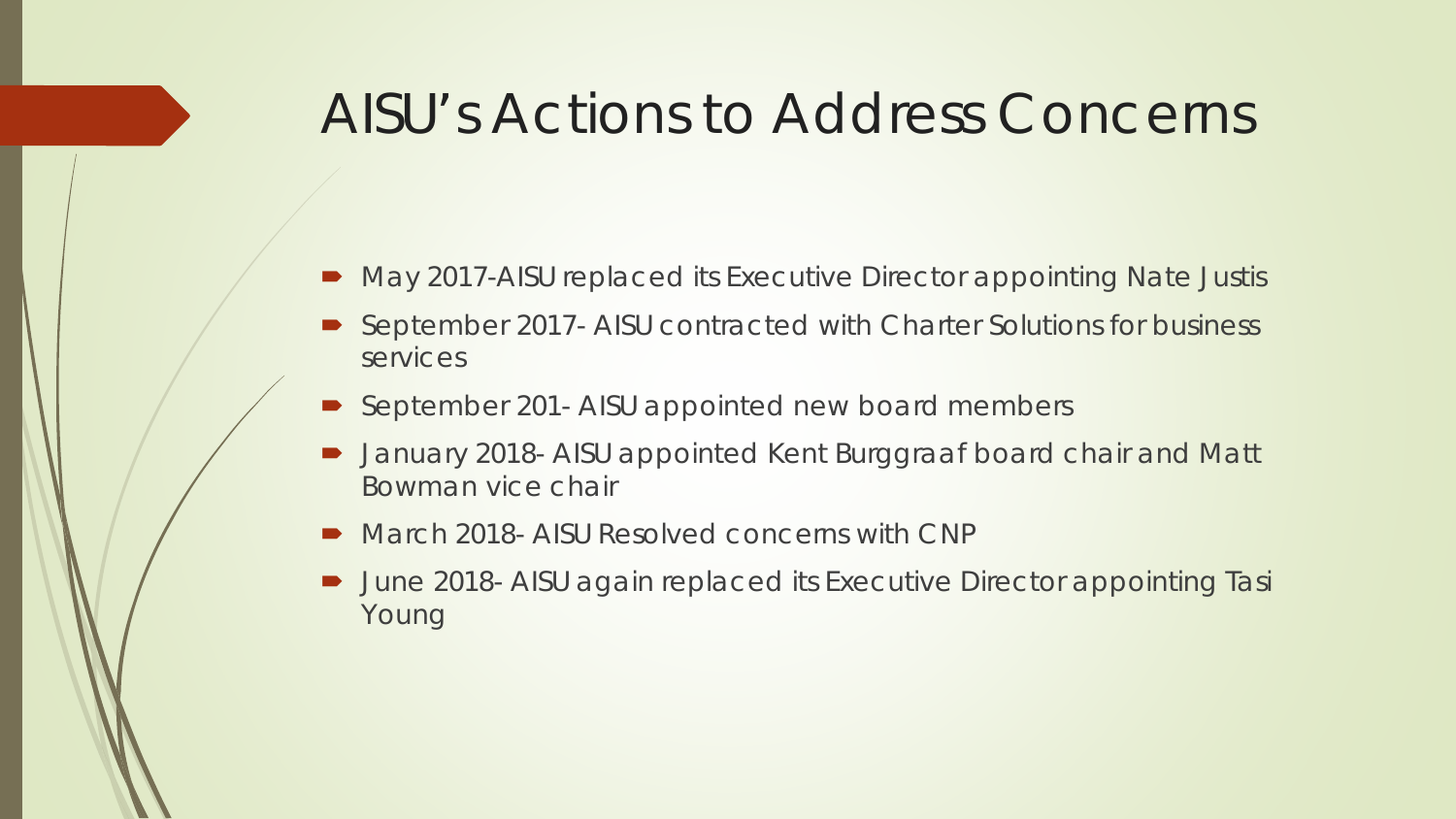## Financial Viability - Unrestricted Net Assets

- For the past four school years, AISU has been operating at a deficit which is when expenditures exceed program funds.
- The "Change in Unrestricted Net Assets" has been negative each year and AISU has had to rely on secondary sources of funds to stay positive.

|                                                              | 2015          | 2016          | 2017          | 2018          |
|--------------------------------------------------------------|---------------|---------------|---------------|---------------|
| Change in<br><b>Unrestricted</b><br><b>Net Assets</b>        | $$-2,757,269$ | $$-2,046,659$ | $$-2,449,712$ | $$-1,161,017$ |
| Cumulative<br>Change in<br>Unrestricted<br><b>Net Assets</b> | $$-2,757,269$ | $$-4,803,928$ | $$-7,253,640$ | $$-8,414,657$ |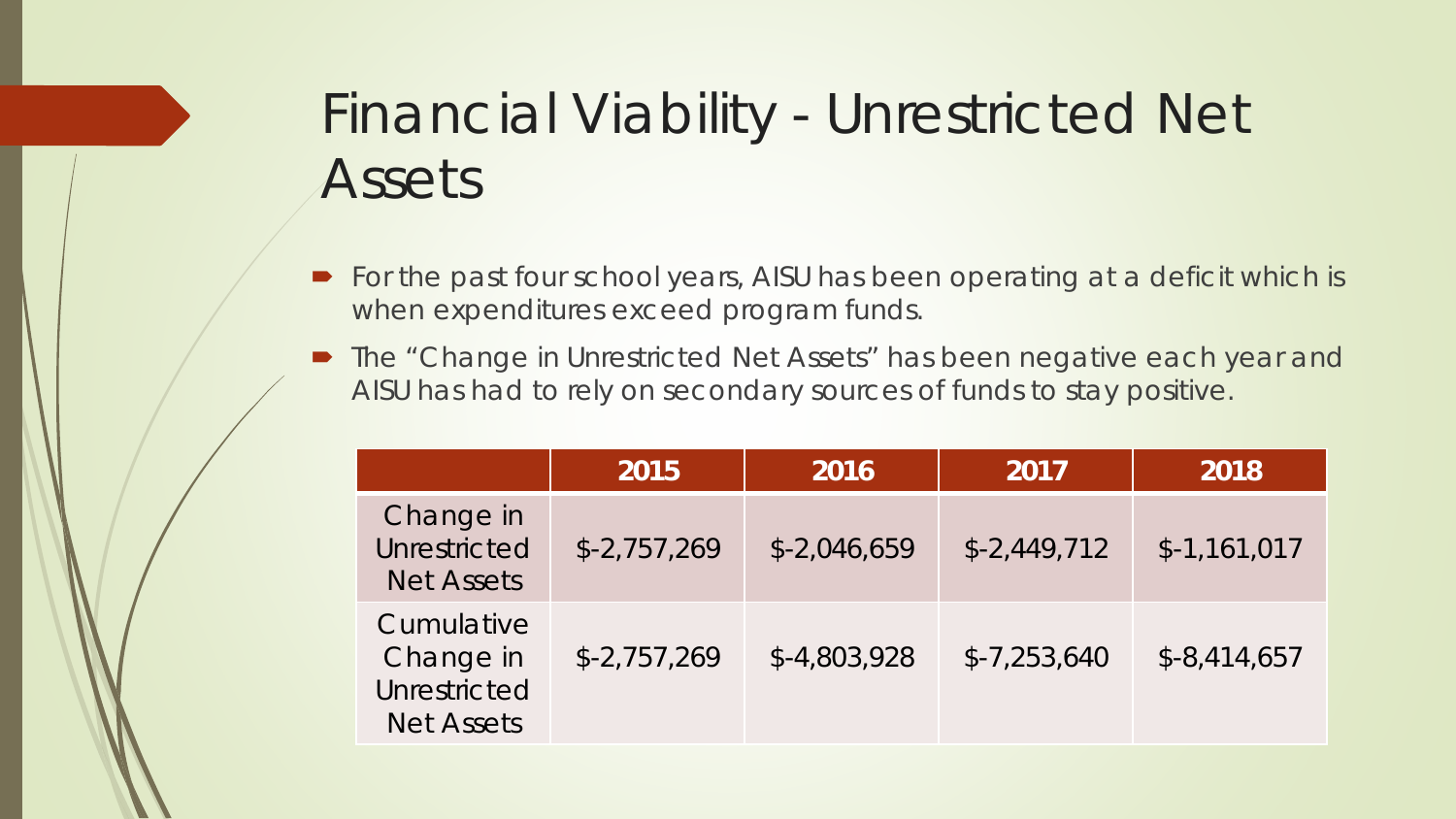#### Financial Viability - Annual Assurance

| Performance<br>Indicator          | <b>Measure</b>                                                  | 2015          | 2016          | 2017          | 2018          |
|-----------------------------------|-----------------------------------------------------------------|---------------|---------------|---------------|---------------|
| Unrestricted days<br>cash on hand | Maintain at least 30<br>days of<br>unrestricted cash<br>on hand | 24 days       | 22 days       | 17 days       | 47 days       |
| Debt to asset<br>ratio            | Maintain a debt to<br>asset ratio of $\leq$ 1                   | 1.05          | 1.07          | 1.09          | 1.14          |
| <b>Assets minus debt</b>          | Assets should be<br>greater than debt                           | $$-1,305,592$ | $$-1,839,371$ | $$-2,289,083$ | $$-3,450,100$ |
| Current ratio                     | Maintain a current<br>ratio of $\geq$ 1                         | 0.59          | 0.45          | 0.43          | 0.86          |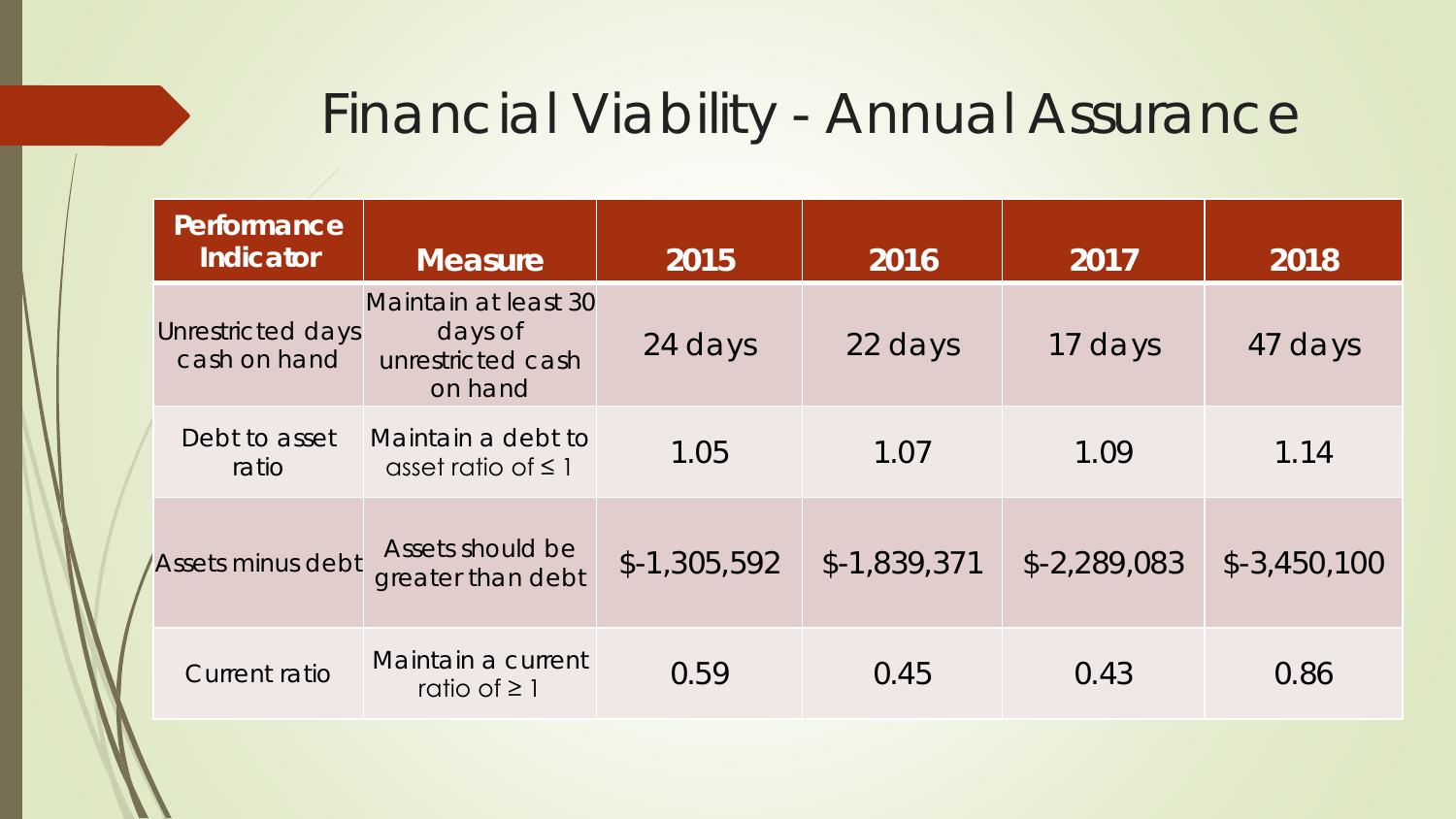#### Financial Viability - Current Challenges

- For the current school year, AISU is budgeted to be about \$160,000 in deficit.
	- This budget includes about \$150,000 more in additional expenses compared to last year's actuals.
	- Staff costs are budgeted to be about \$80,000 lower than last year's actuals
- As of today, there is about \$490,388 of questioned SPED expenditures that may have to be repaid (2016: \$291,307 and 2017: \$199,081). This is not a final figure.
- Other Board of Education audits are expected.
- Management structure with AIS adds more risk.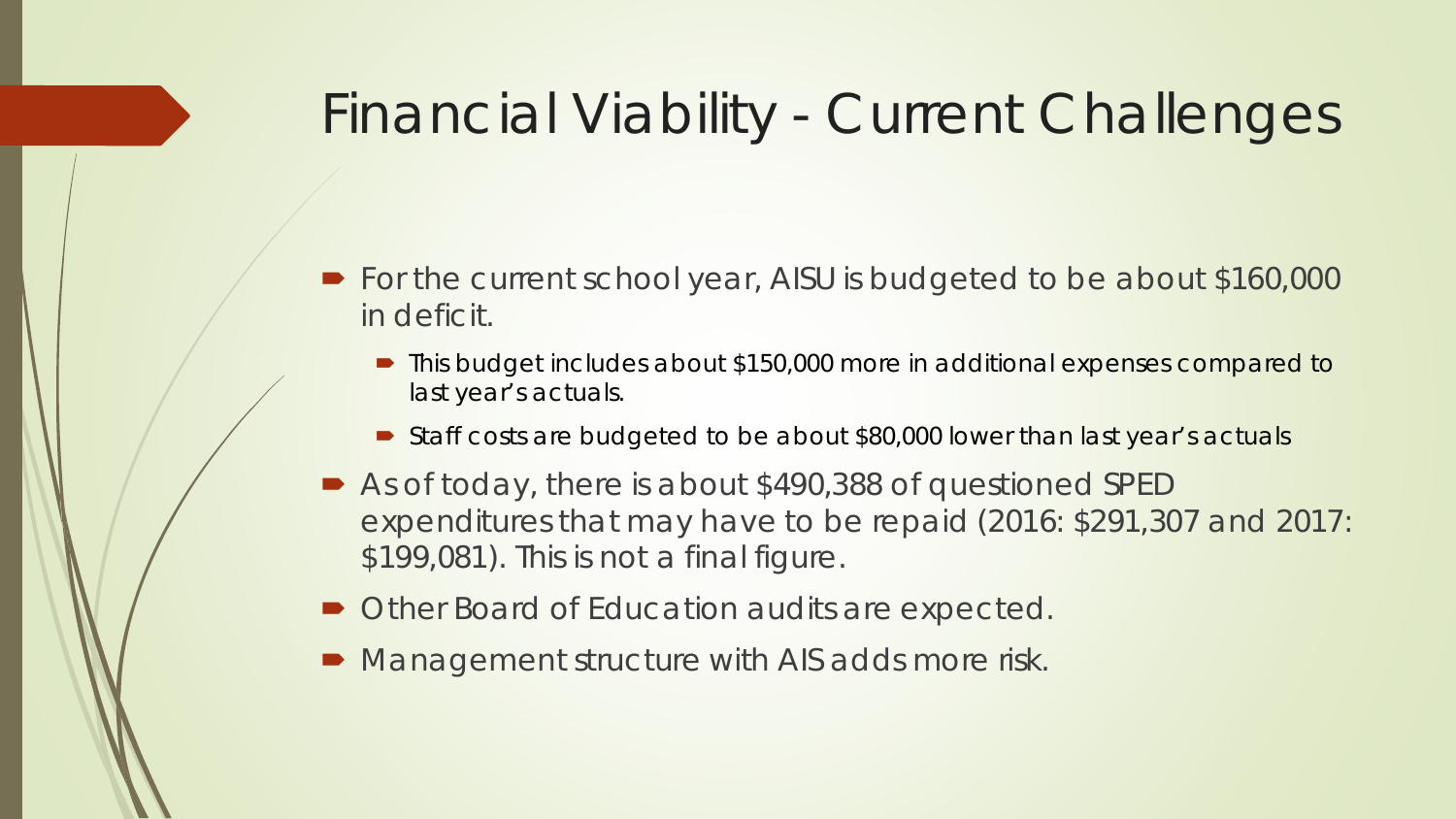